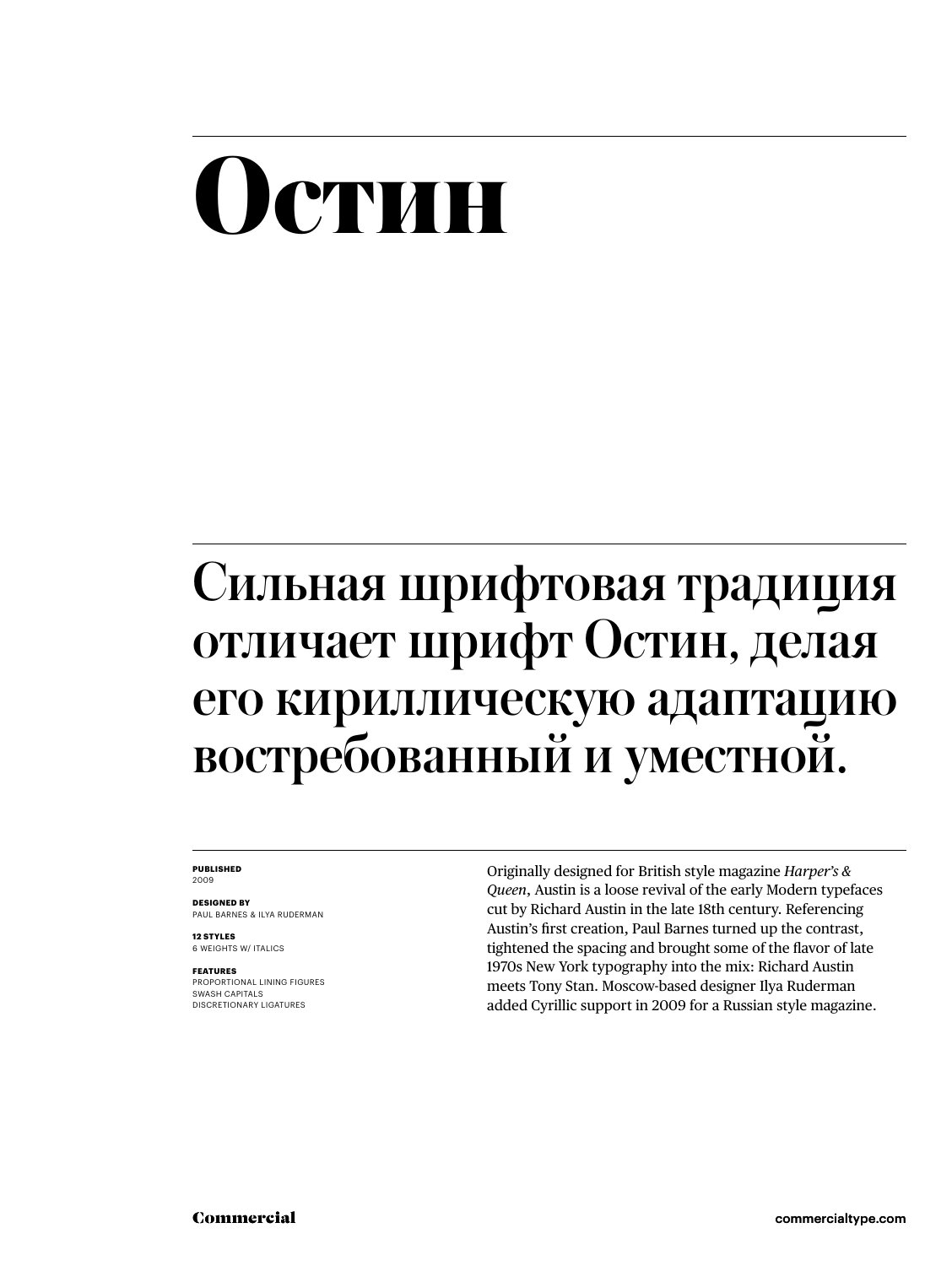Austin Cyrillic Roman *Austin Cyrillic Italic* Austin Cyrillic Medium *Austin Cyrillic Medium Italic* **Austin Cyrillic Semibold** *Austin Cyrillic Semibold Italic* **Austin Cyrillic Bold** *Austin Cyrillic Bold Italic* **Austin Cyrillic Extrabold** *Austin Cyrillic Extrabold Italic* Austin Cyrillic Fat *Austin Cyrillic Fat Italic*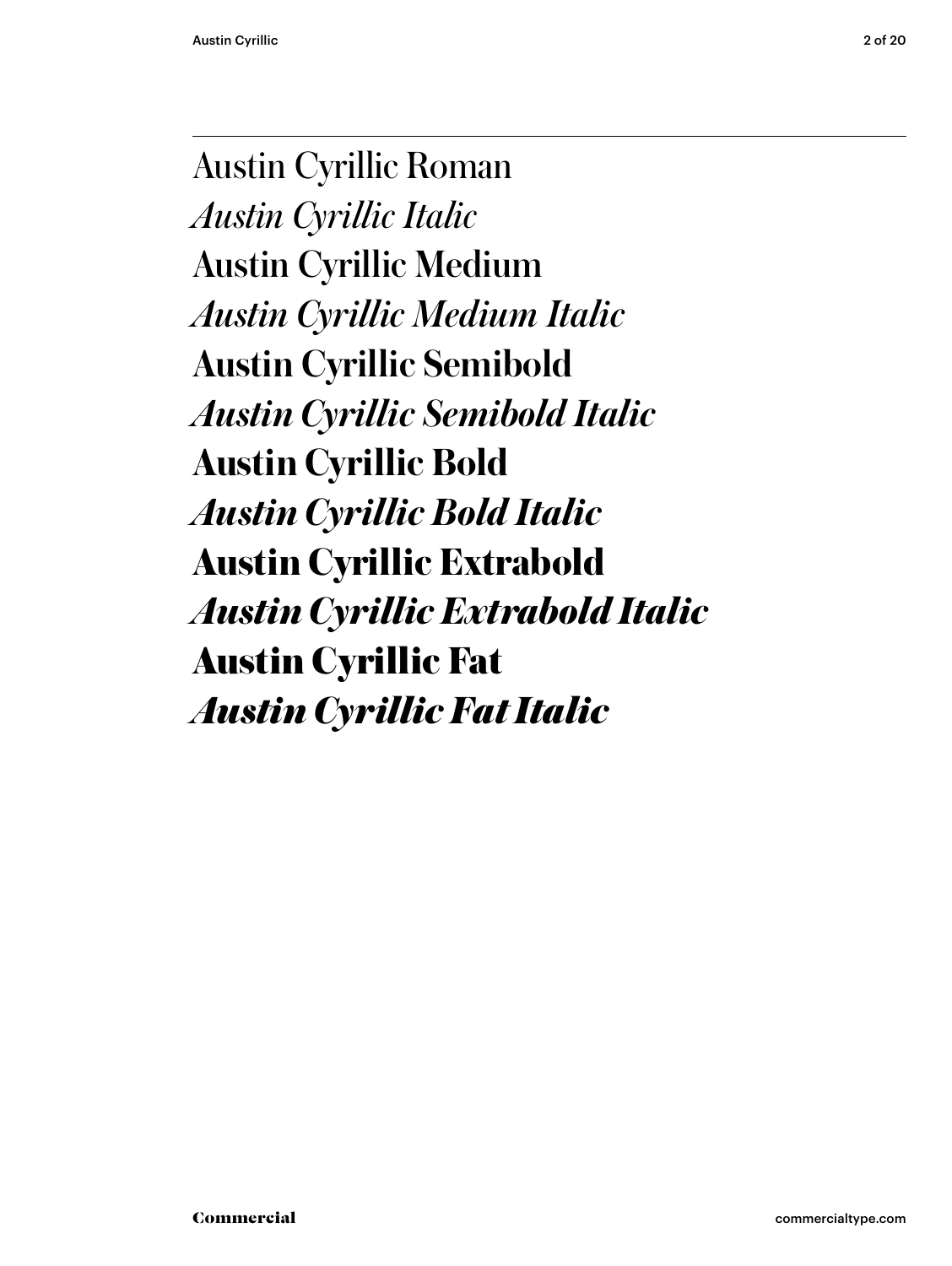# читывали РЕАЛЬНО ошедшей

AUSTIN CYRILLIC ROMAN, 100 PT



Commercial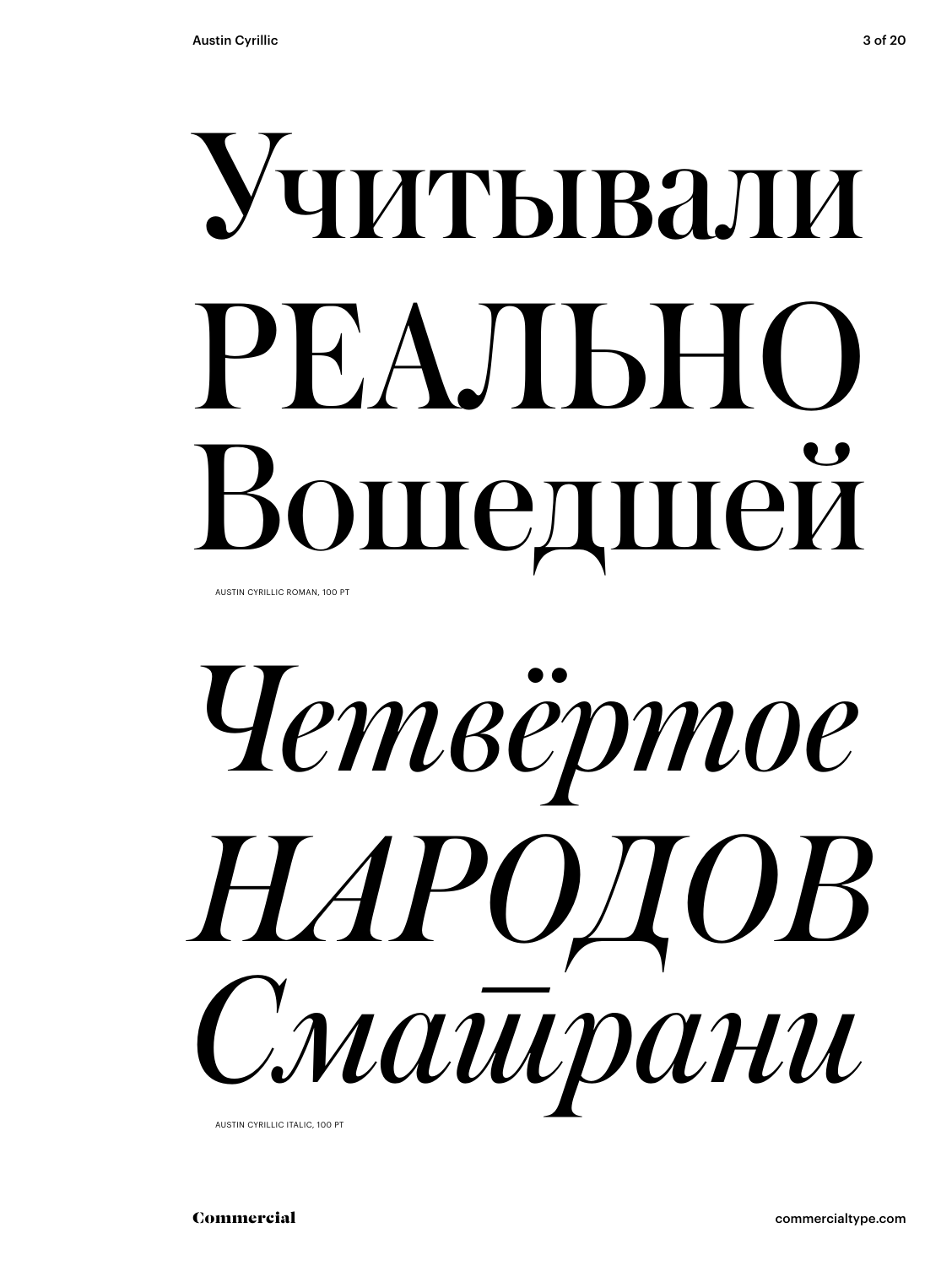## Ћирили РАСКОЛЕ ужбеној AUSTIN CYRILLIC MEDIUM, 100 PT [SS01 / SERBIAN]

# *Federativní ЮЖНЫЙ Населения*

AUSTIN CYRILLIC MEDIUM ITALIC, 100 PT

Commercial commercialtype.com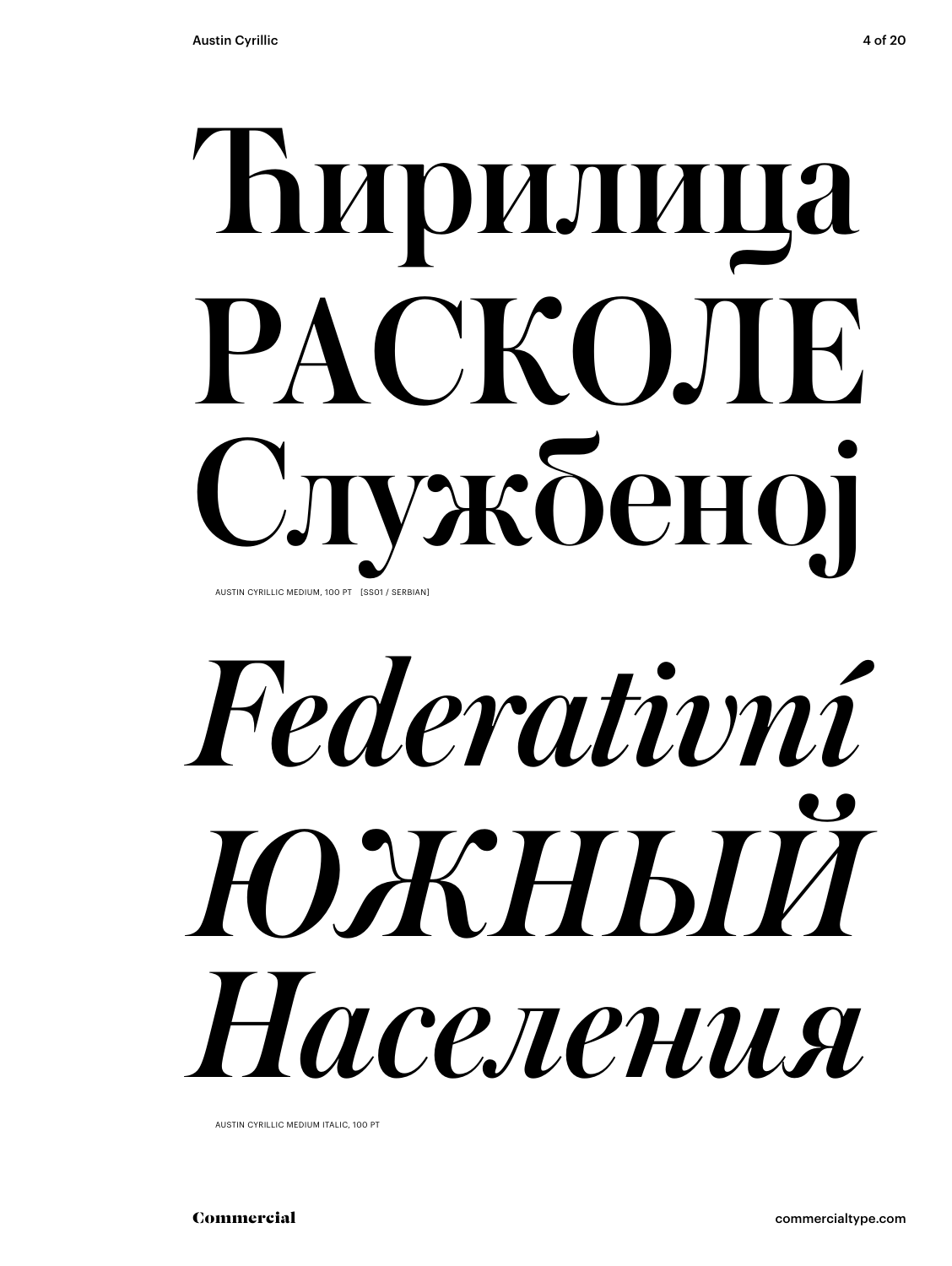# Массовый БОЛЬШЯ Искусство

AUSTIN CYRILLIC SEMIBOLD, 100 PT



AUSTIN CYRILLIC SEMIROLD ITALIC, 100 PT ESWASH IT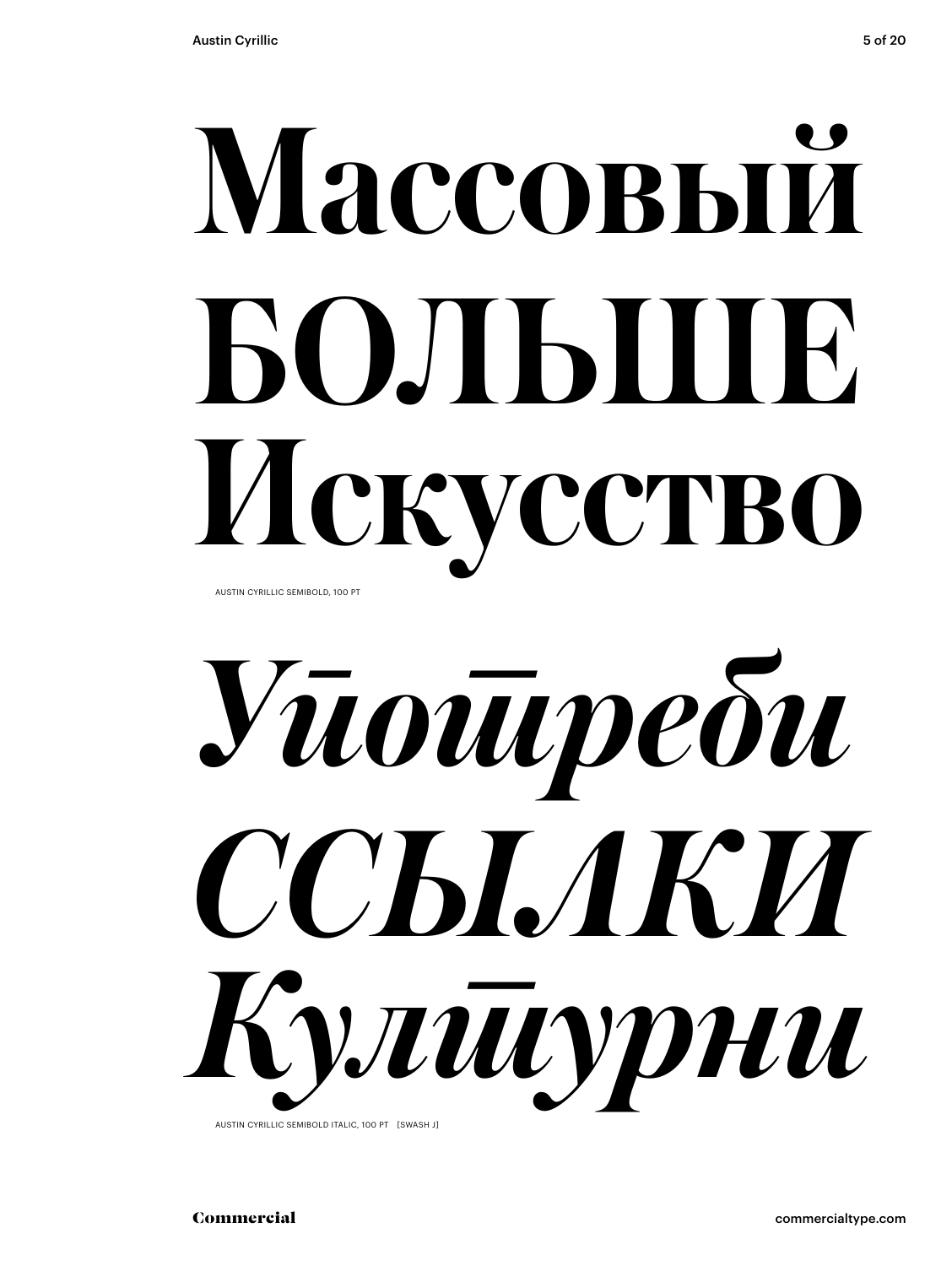# **Кризисом ЖУРНАЛ Политика**

AUSTIN CYRILLIC BOLD, 100 PT



AUSTIN CYRILLIC BOLD ITALIC, 100 PT [SWASH]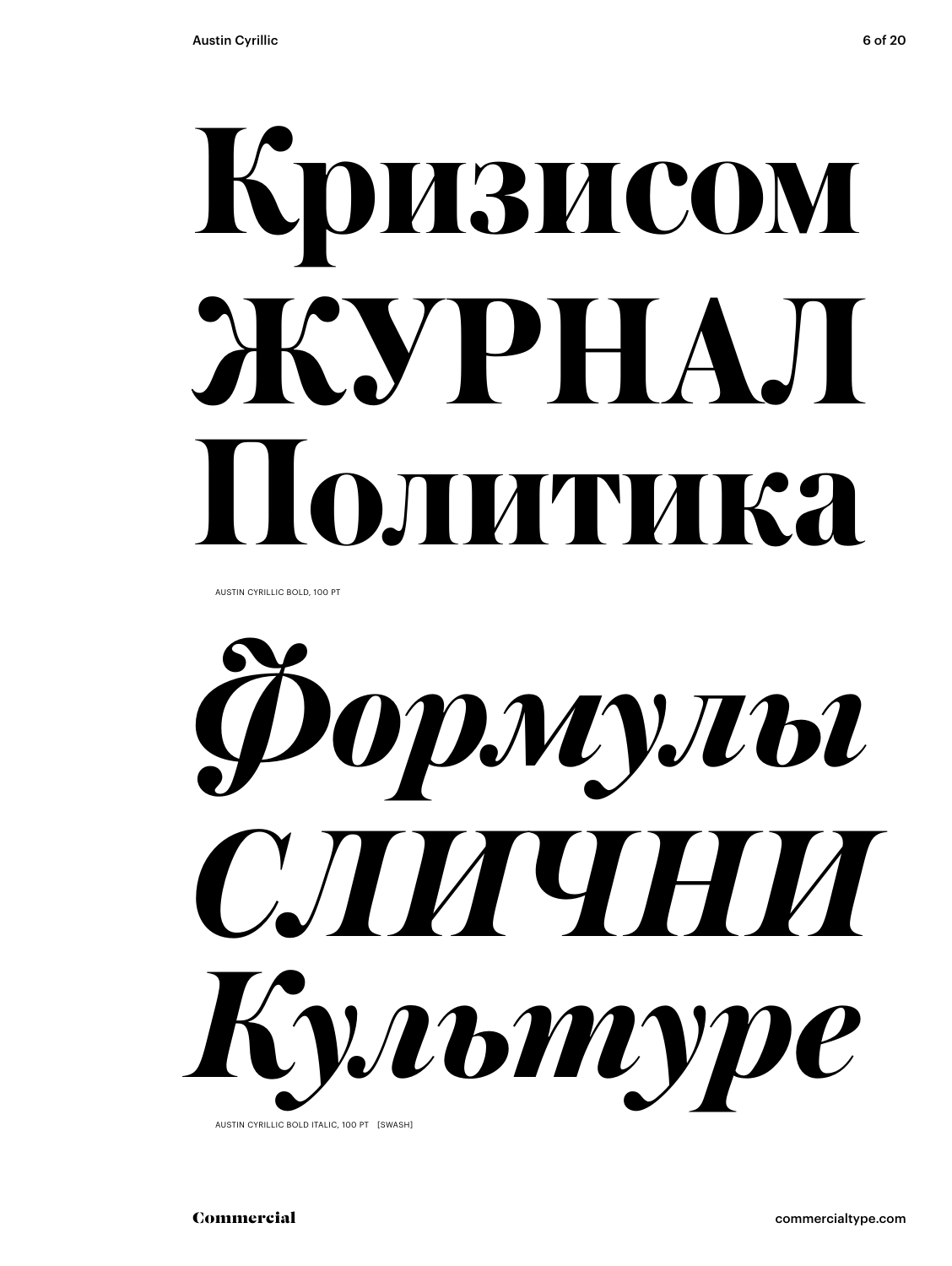### Мировых TEPMM H **гачения**

AUSTIN CYRILLIC EXTRABOLD, 100 PT

Cepedune KINDLES Человека

AUSTIN CYRILLIC EXTRABOLD ITALIC, 100 PT [SWASH M]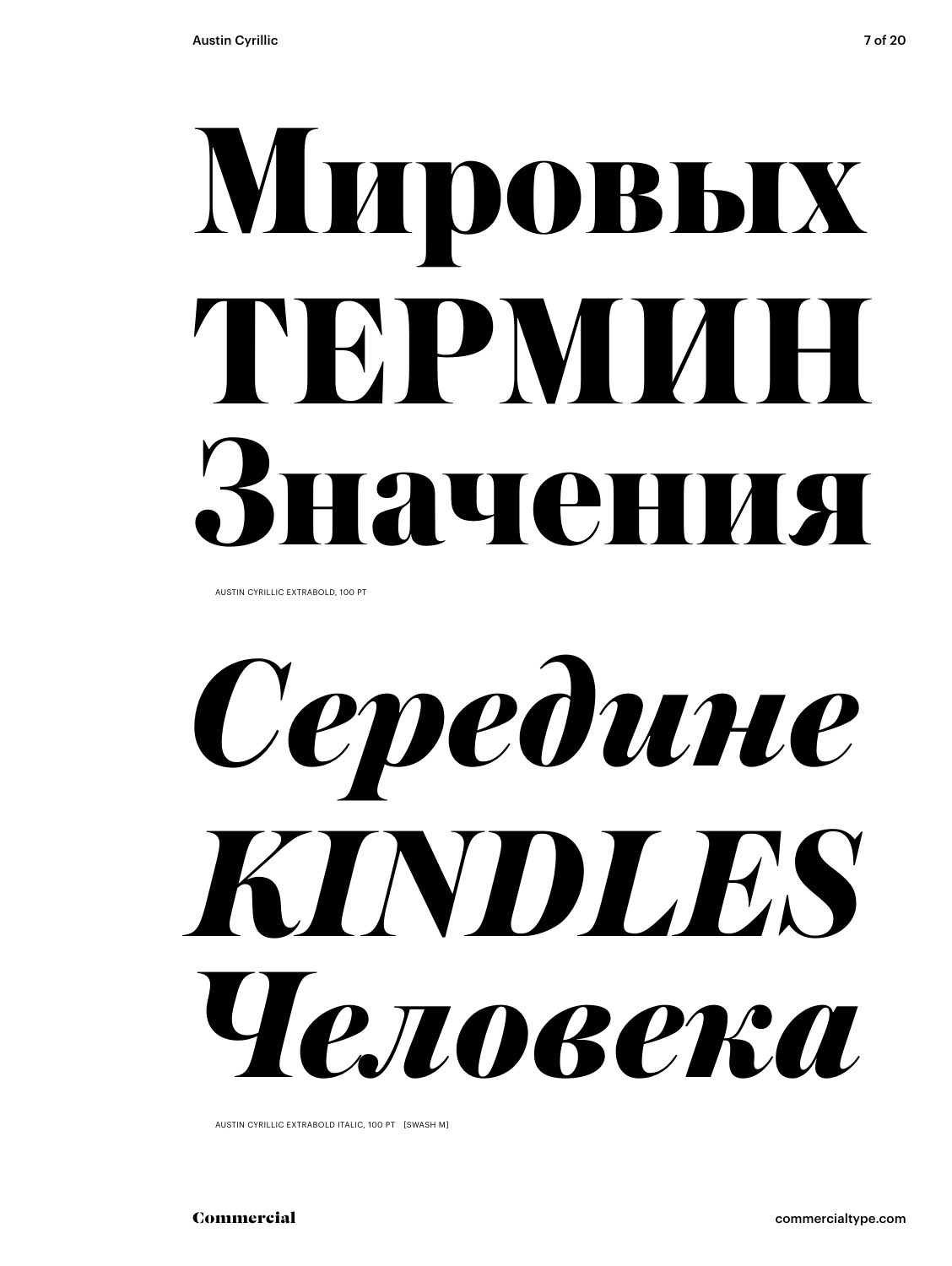## Aлфавіту PHK  $\bigcup$  $\prod$

AUSTIN CYRILLIC FAT, 100 PT



AUSTIN CYRILLIC FAT ITALIC, 100 PT [SWASH Q Y]

Commercial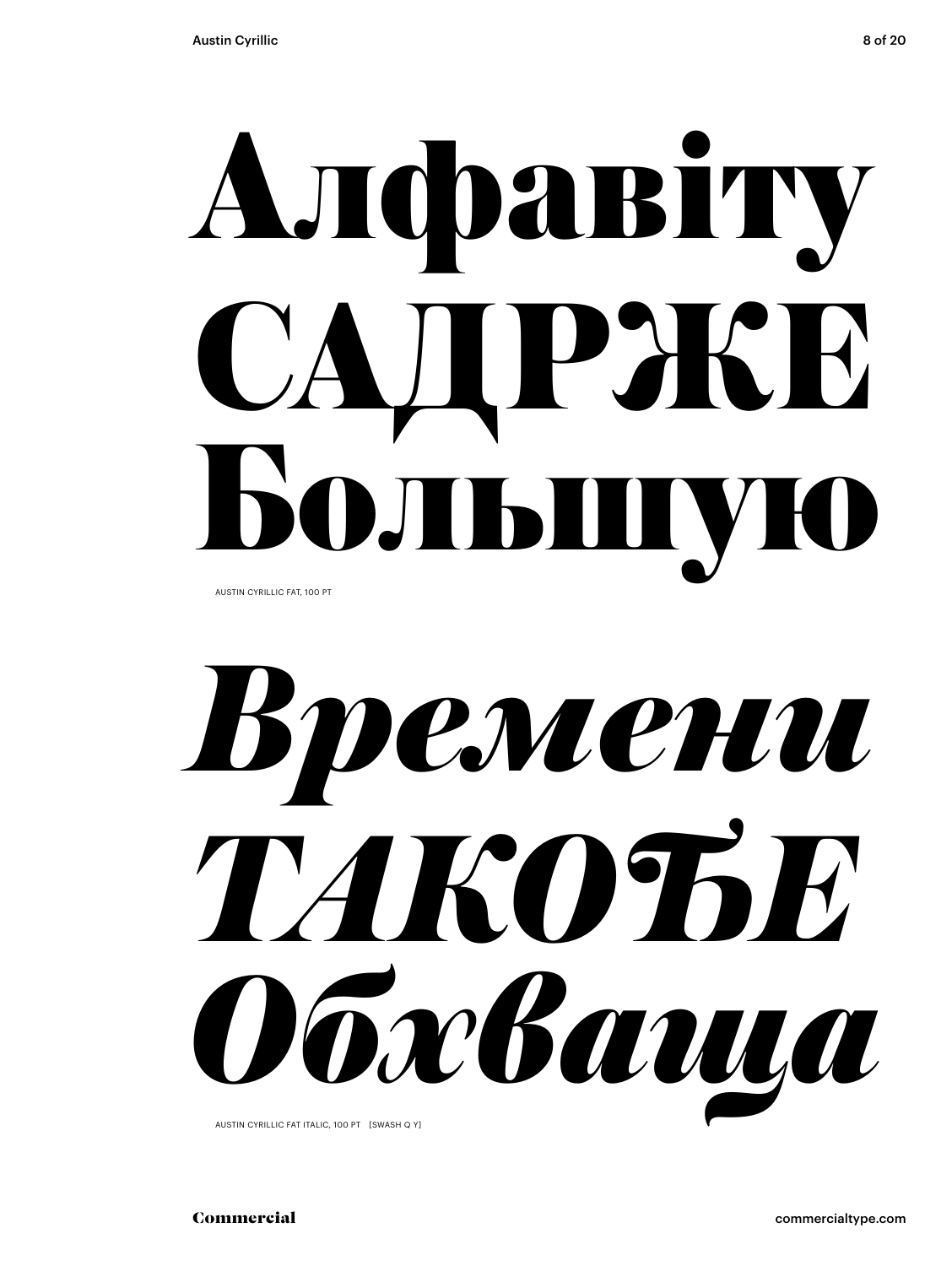### DESCRIPTION Огнестрельным ТЕРИТОРИЈИ Проблематично

AUSTIN CYRILLIC ROMAN, 70 PT [DISCRETIONARY ct LIGATURE]

### *CONSEQUENT Православните ОТРЫВАТЬСЯ Насельніцтвам*

AUSTIN CYRILLIC ITALIC, 70 PT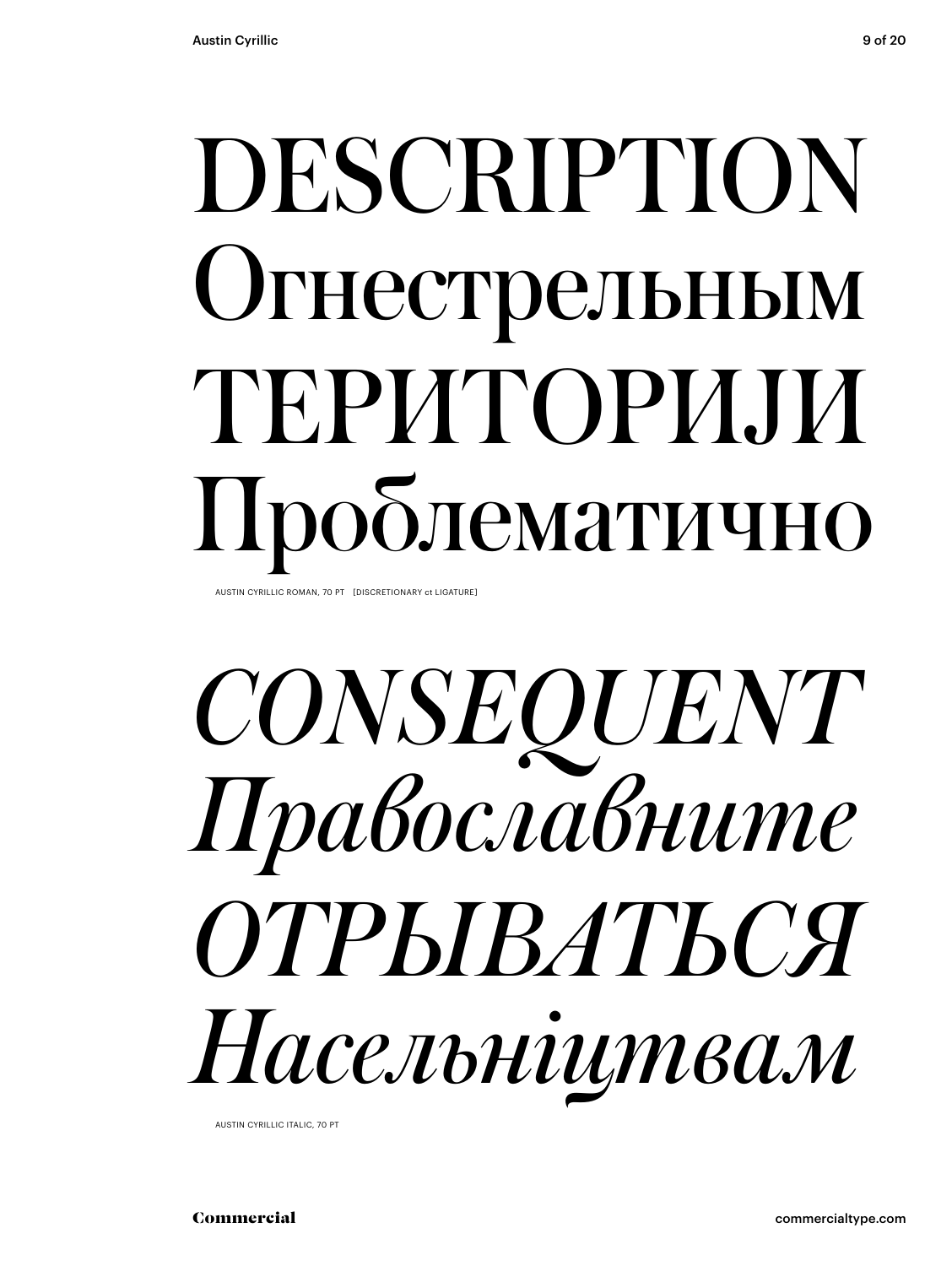### ПІСЬМОВЫМ Neighbourhood ОПОЛЧЕНИЯ Конгломератов

AUSTIN CYRILLIC MEDIUM, 70 PT



AUSTIN CYRILLIC MEDIUM ITALIC, 70 PT [SWASH T]

Commercial commercialtype.com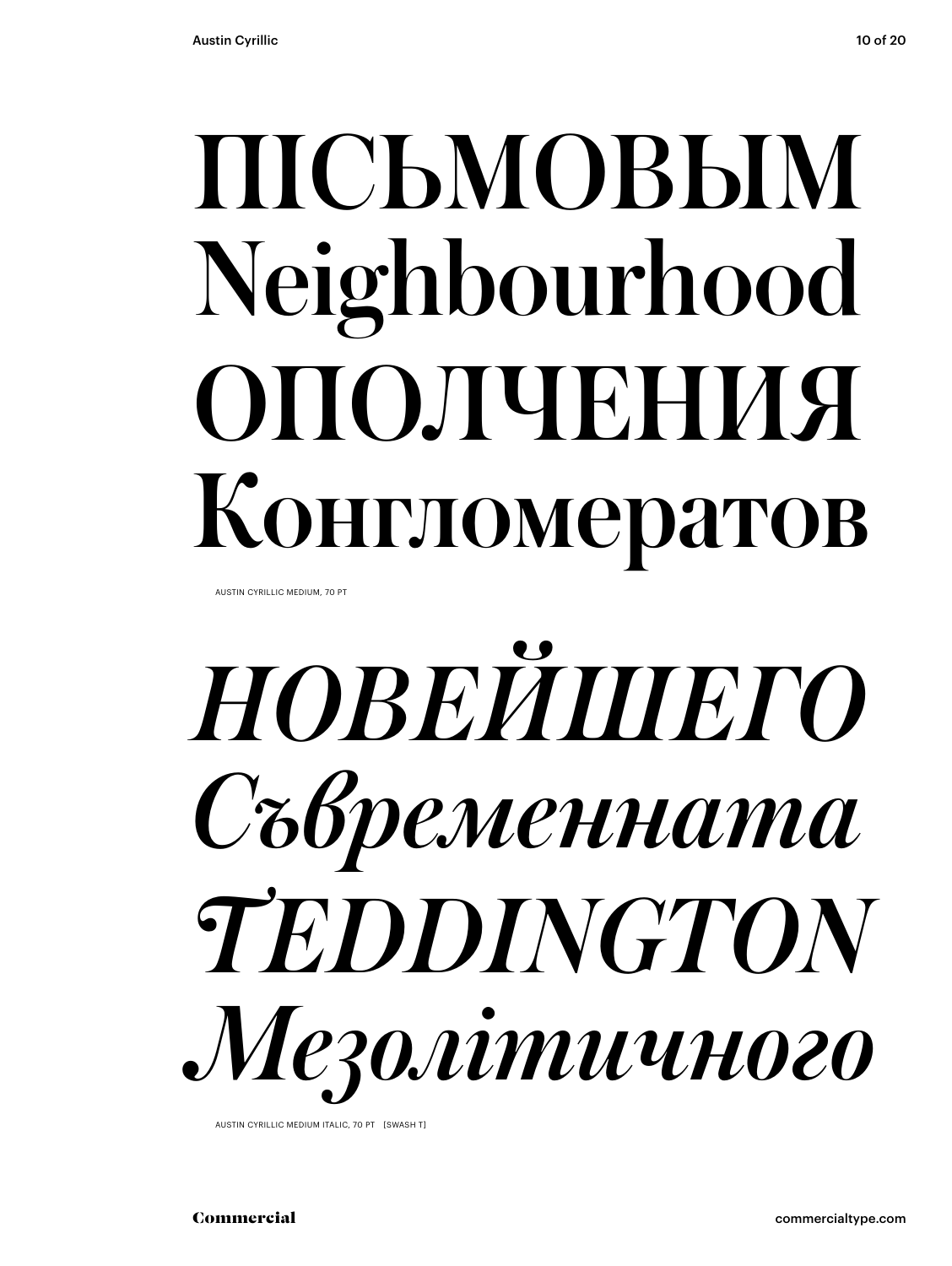### **ИЗБРАННЫХ Розташування ЛАТИНСКОЙ Командование**

AUSTIN CYRILLIC SEMIBOLD, 70 PT



AUSTIN CYRILLIC SEMIBOLD ITALIC, 70 PT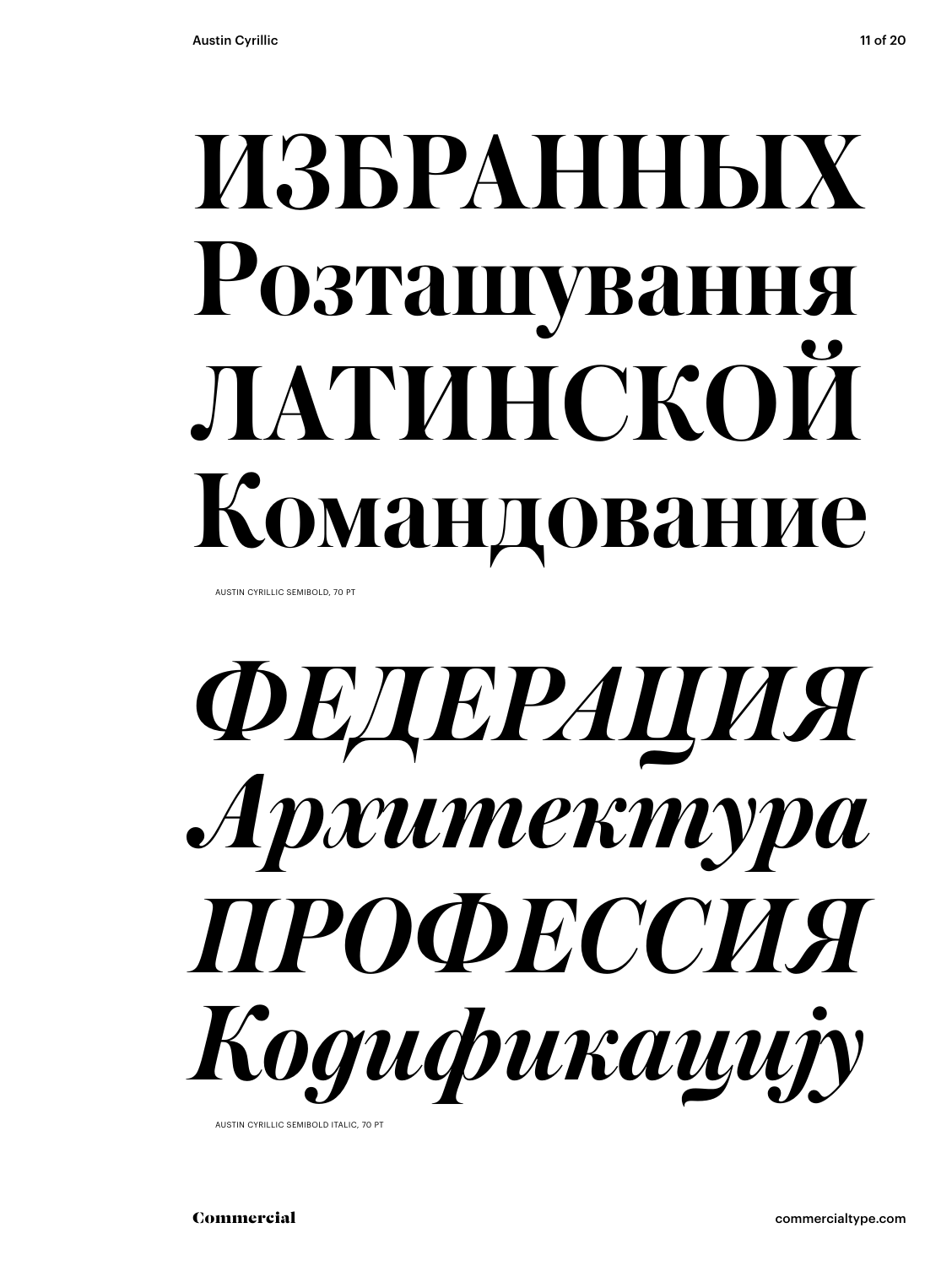### **НАСЕЛЕНИЯ Синхронијске БЕЛАРУСКІХ Независимого**

AUSTIN CYRILLIC BOLD, 70 PT

## *POLITICKÝM Выполнимые DOKUMENTS Дапаможнай*

AUSTIN CYRILLIC BOLD ITALIC, 70 PT [SWASH N]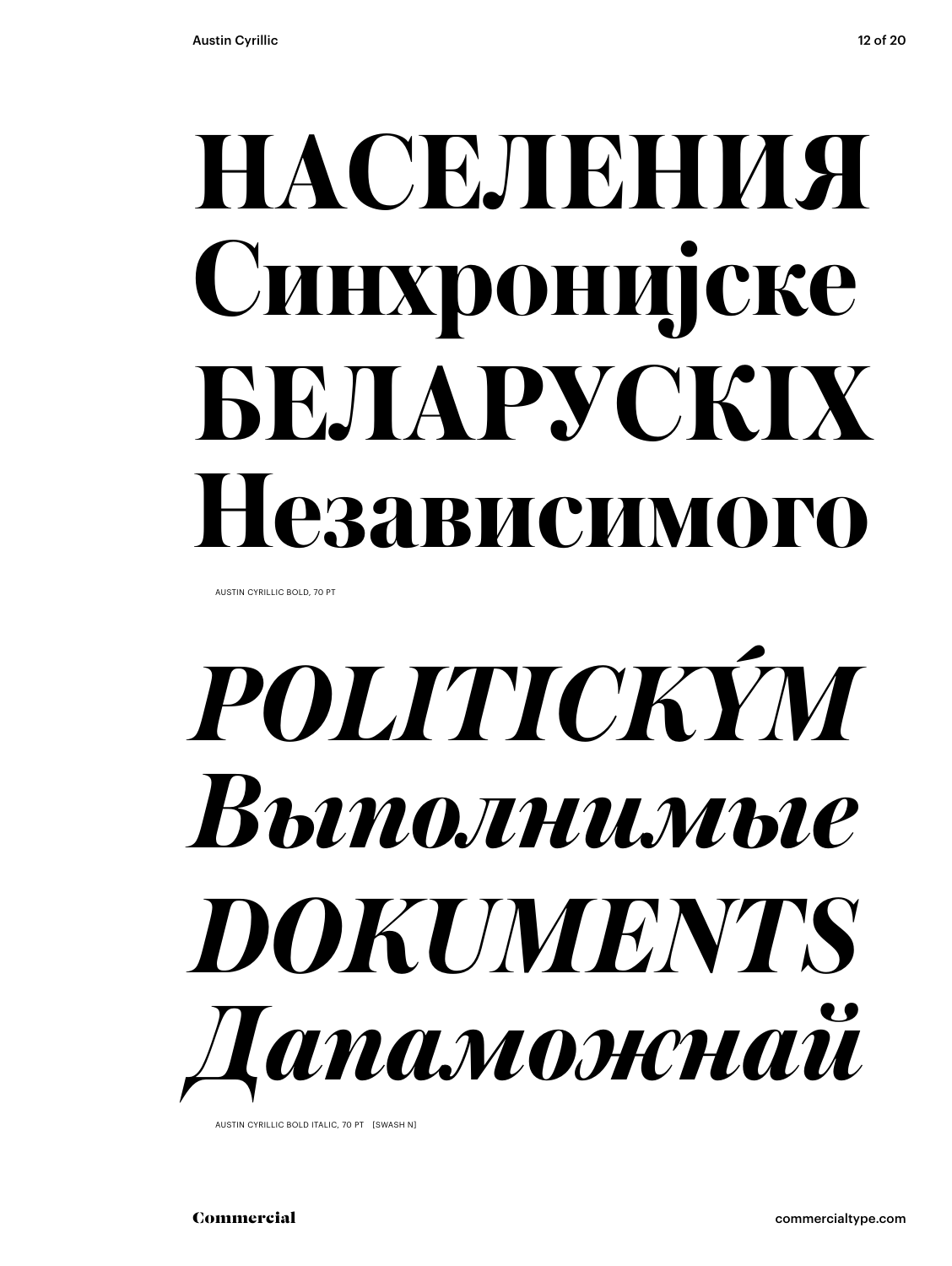### **ІСНУВАННЯ Національної ЕКОНОМІКА Samostatného**

AUSTIN CYRILLIC EXTRABOLD, 70 PT

### *УКРАЇНСЬКІ Основателей МАГІСТРАТА Знаходяться*

AUSTIN CYRILLIC EXTRABOLD ITALIC, 70 PT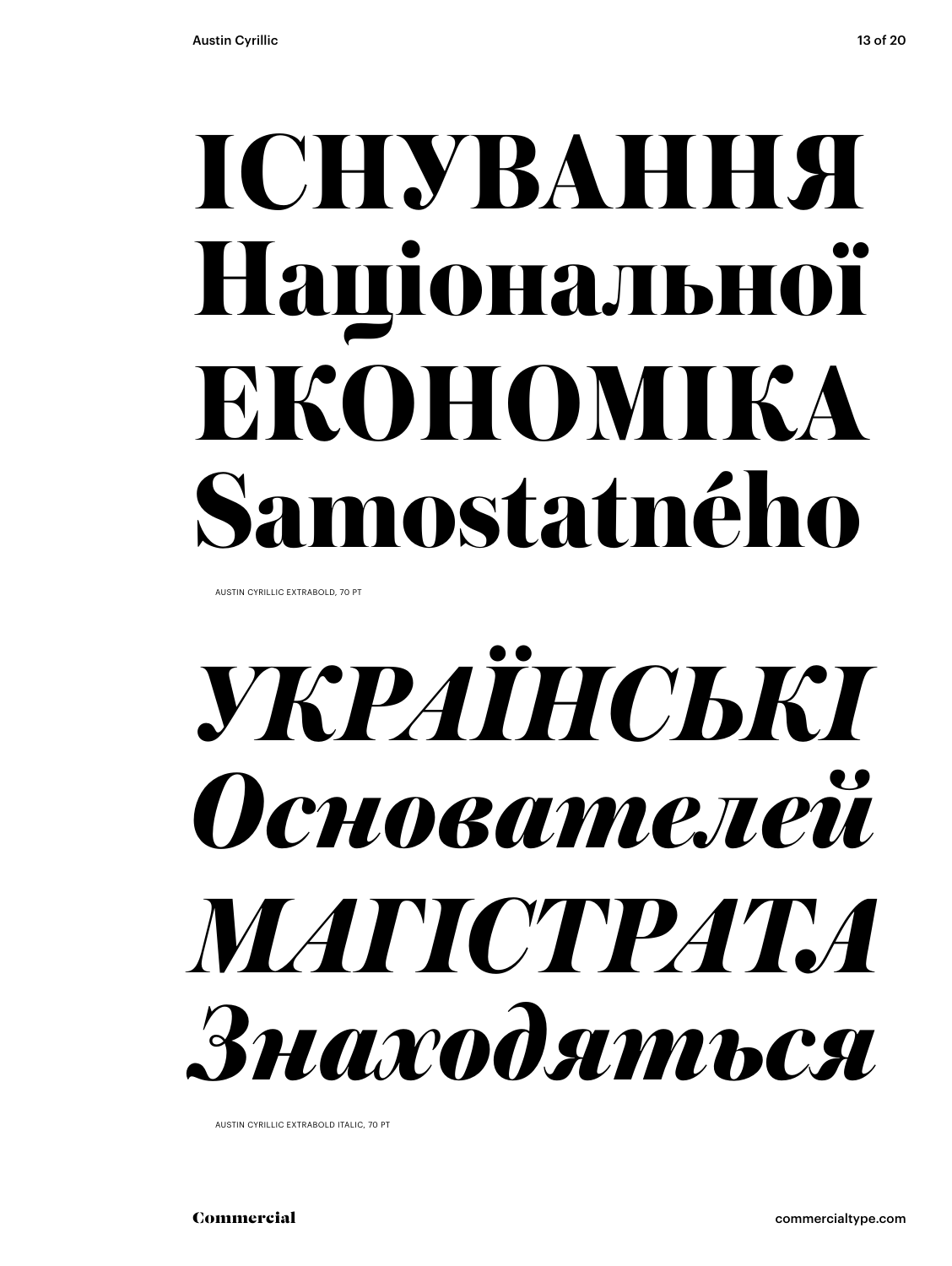## ZALOŽENÝM **Thazo Augecku** BOULEVAR ноўнікамі

AUSTIN CYRILLIC FAT, 70 PT

### СТАНДАРТА Achopniraca ВАРЫЯН Drechterland

AUSTIN CYRILLIC FAT ITALIC, 70 PT [SWASH T]

commercialtype.com

Commercial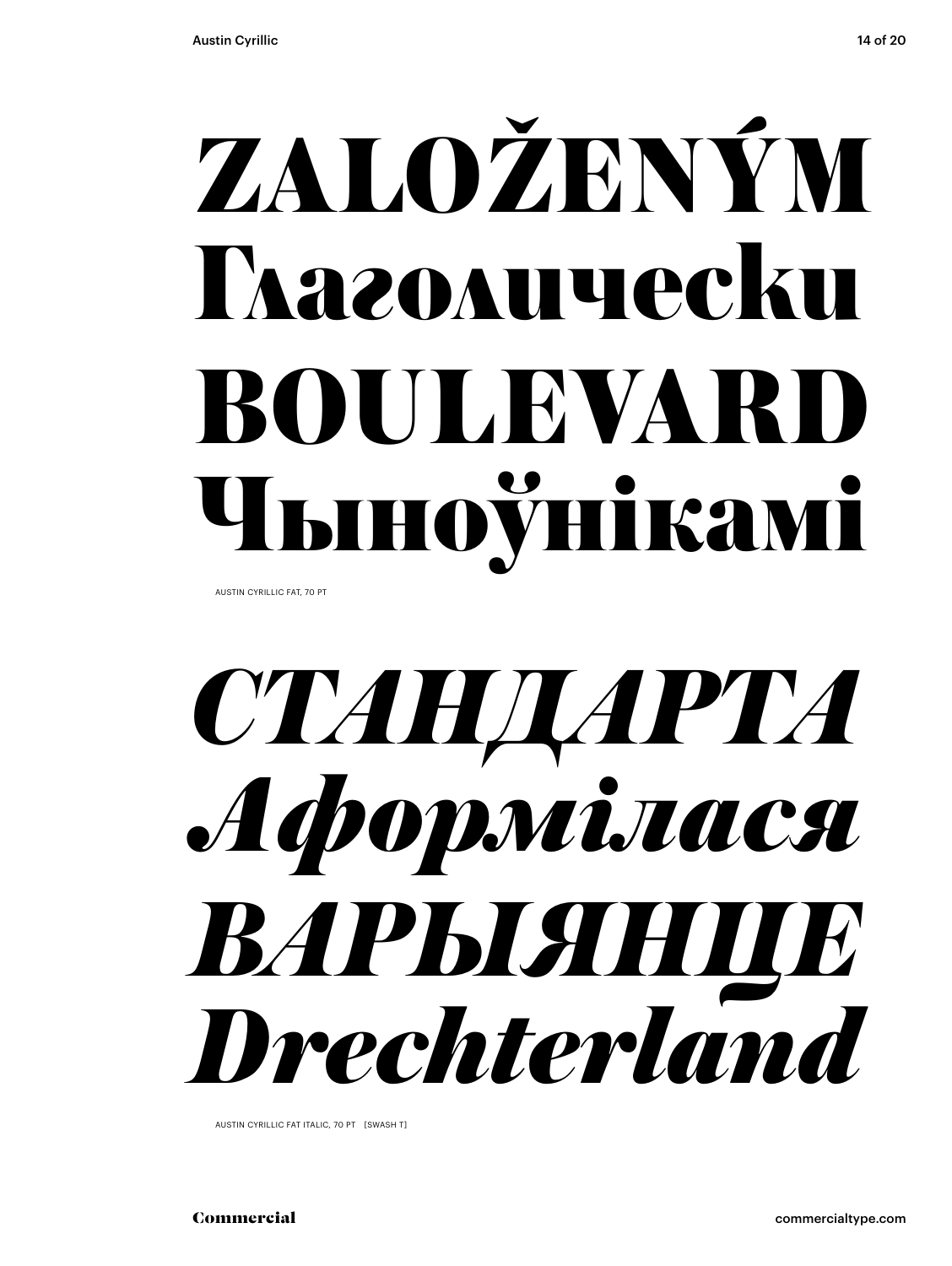## Законодательного

#### Распространении AUSTIN CYRILLIC MEDIUM, 60 PT

#### **Ответственности**

#### AUSTIN CYRILLIC SEMIBOLD, 60 PT

#### **Новочебоксарск**

AUSTIN CYRILLIC BOLD, 60 PT

#### AUSTIN CYRILLIC EXTRABOLD, 60 PT **Экономической**

Значительном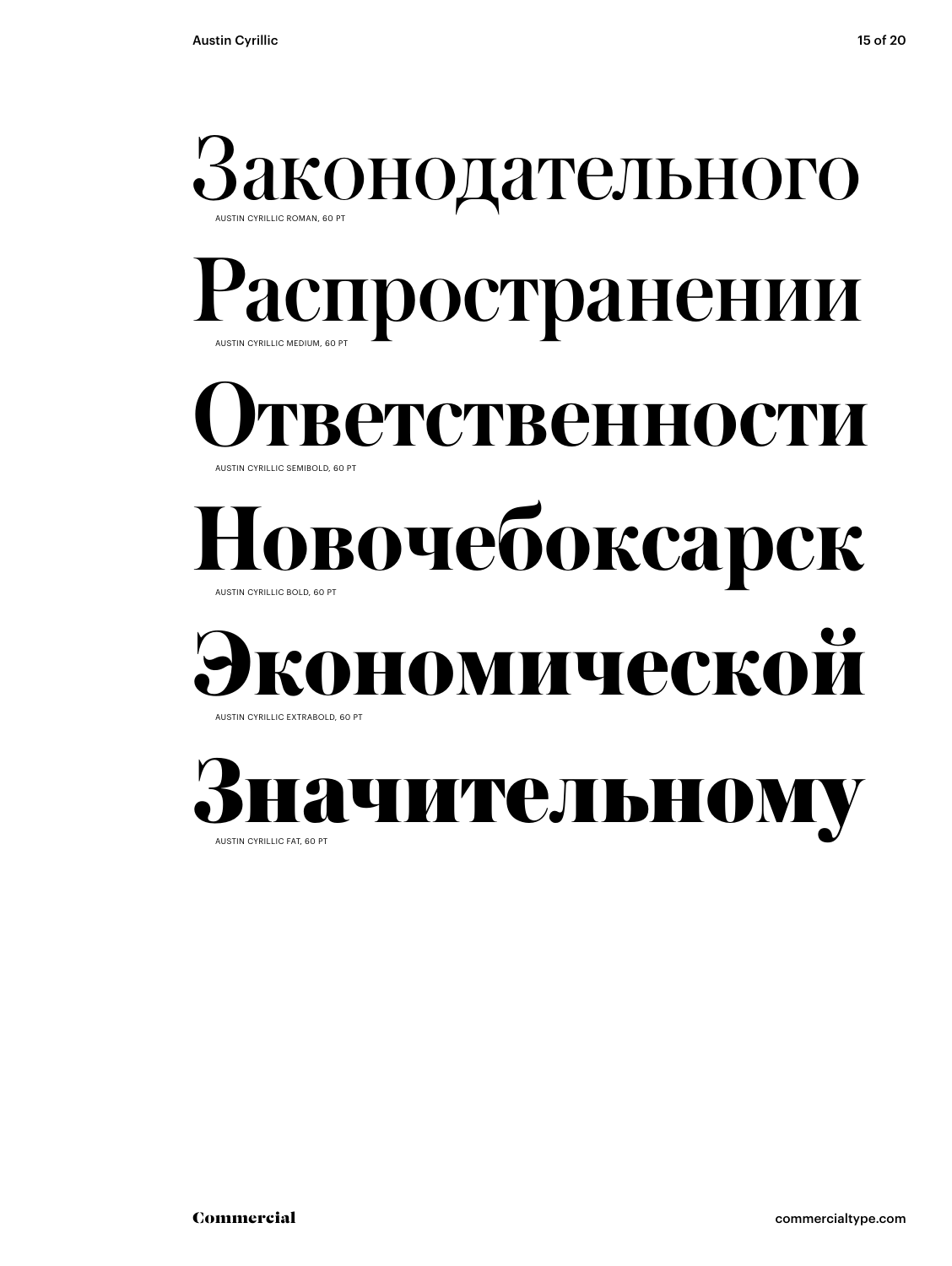







AUSTIN CYRILLIC BOLD ITALIC, 60 PT



**JSTIN CYRILLIC EXTRABOLD ITALIC, 60 P** 

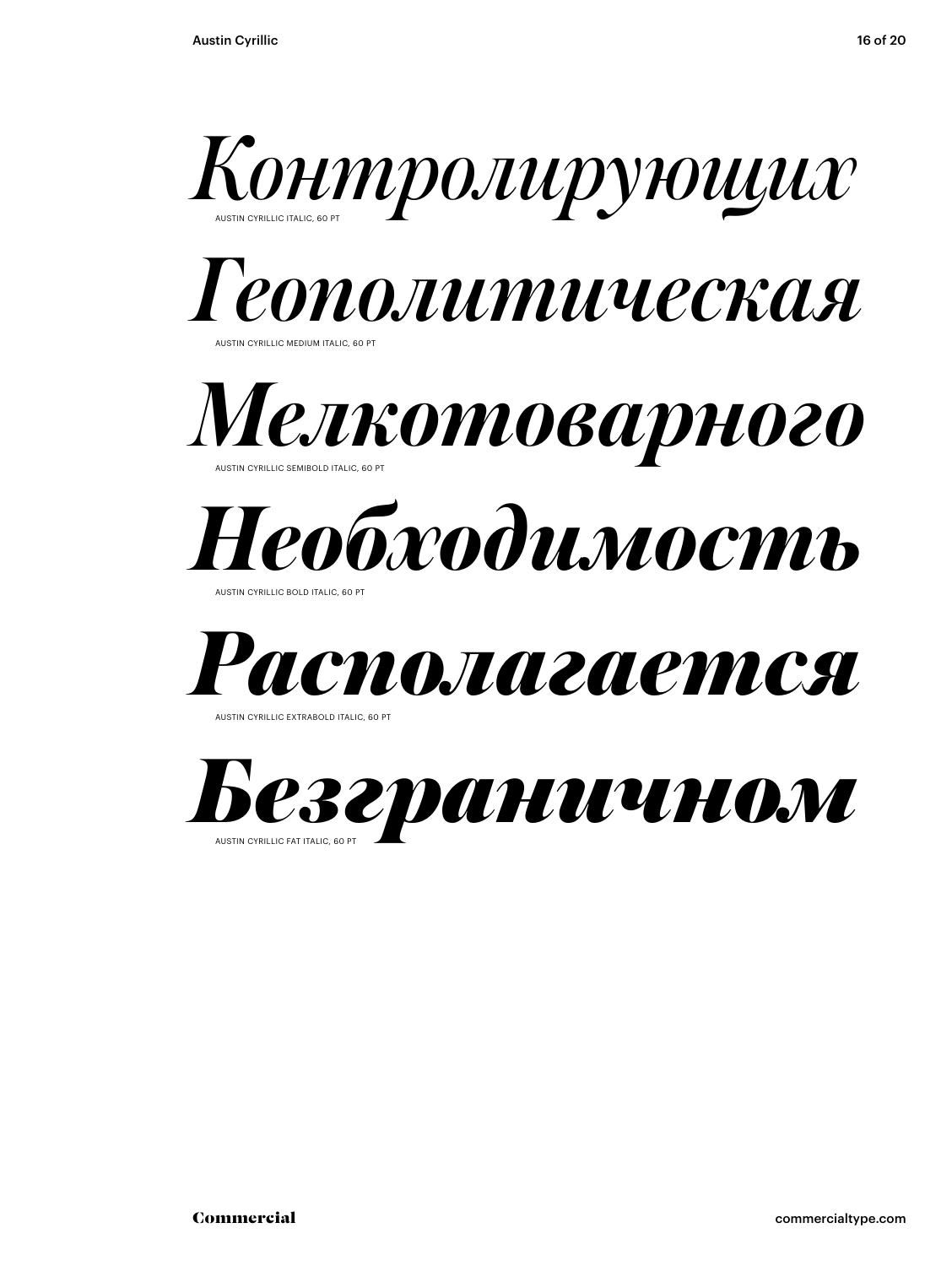#### АБВГДЕЁЖЗИЙКЛМНОПРСТУФХЦЧ UPPERCASE ШШЪЫЬЭЮЯЋЃЄЅІЇЈЉЊЋЌЎЏҐ абвгдеёжзийклмнопрстуфхц LOWERCASE чшщъыьэюя hŕesiïjљњhќўџґ ABCDEFGHIJKLMNOPQRSTUVWXYZ UPPERCASE **LOWERCASE** abcdefghijklmnopqrstuvwxyz  $\{ [d]^2, \ldots, -(-1)^n \} \} / \chi(\mathfrak{a}^{\omega \omega \omega}, \ldots, \langle \omega \rangle) \$  =  $\{\uparrow \downarrow \infty \}$  =  $\mathfrak{a}$ STANDARD PUNCTUATION fb fh fi fj fk fl ff ffb ffh ffi ffj ffk ffl LIGATURES  $$£$ £f¥l234567890¢%%%0<sup>20#°</sup><+=-x÷> PROPORTIONAL LINING default figures Q ct st SWASHES AND DISCRETIONARY LIGATURES ÁÂÀÄÅÃĂĀĀĄÅÆÆÇĆČČČĎĐÉÊÈËĔĒE ACCENTED UPPERCASE ĞĜĢĠĦĤÍÎÌĬİĪĮĨĬĴĶŁĹĽĻĿÑŃŇŅŅÓÔÒ ÖŐŐŐŌØŐŒŔŘRŠŚSŜSÞŤŢŦÚÛÙÜŬŰŪ **ŲŮŨŴŴŴŴÝŶŶŸŽŹŻ** áâàäåãããąåææçćčĉċďđðéêèëěēęğĝģġħĥ ACCENTED LOWERCASE líîìïiijĩijklĺľlŀñńňn nnóôòöõőōøøœŕřrß šśşŝşþťtúûùüŭűūụůũẃŵẁẅýŷỳÿžźż BULGARIAN ALTERNATES **ДЖКЛвгджзийклнптичшщью**  $\delta$ SERBIAN & MACEDONIAN ALTERNATES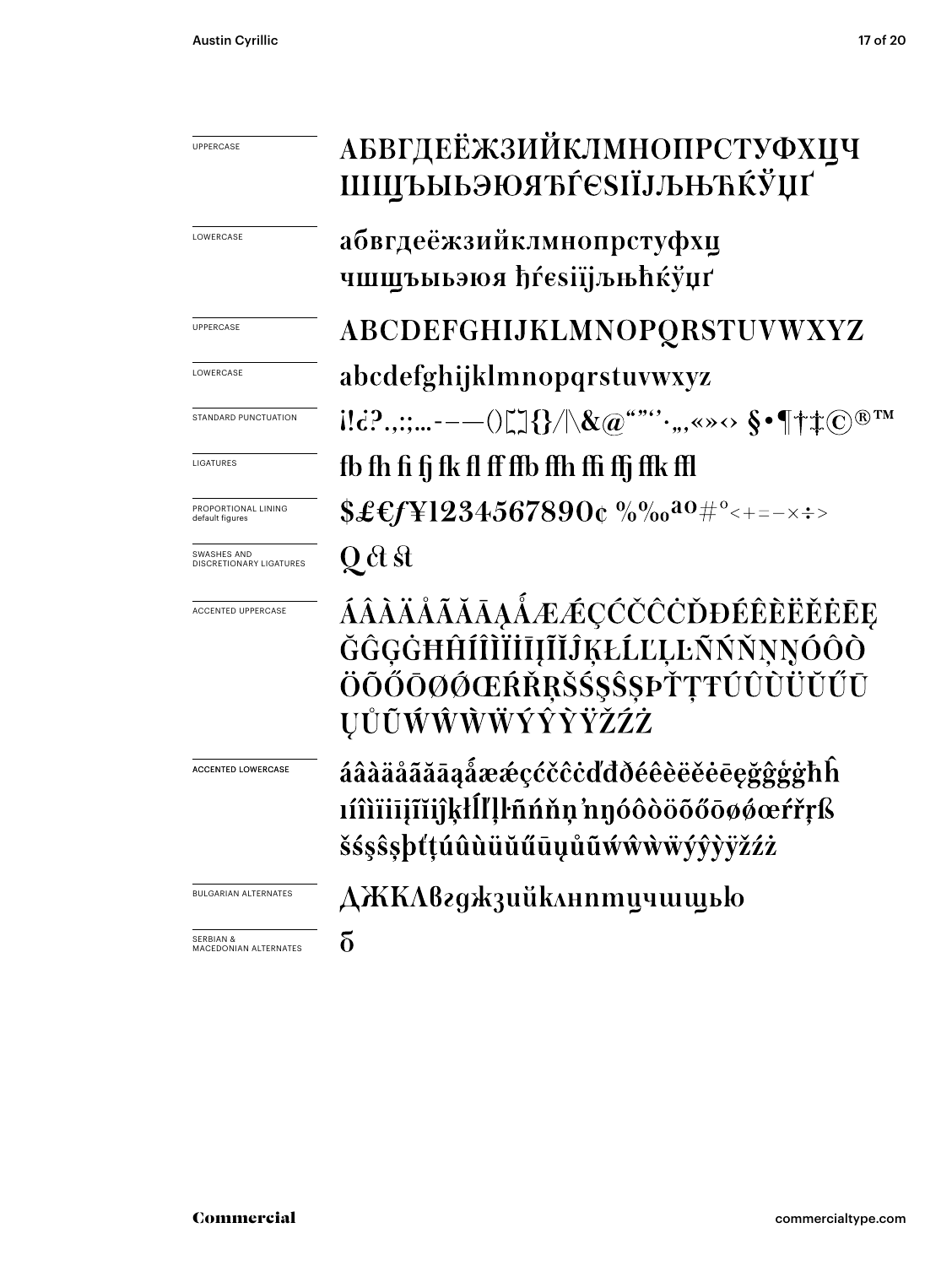| <b>UPPERCASE</b>                              | АБВГДЕЁЖЗИЙКЛМНОПРСТУФХЦЧ<br>ШЩЪЫЬЭЮЯЋЃЄЅІЇЈЉЊЋЌЎЏҐ                                                                  |
|-----------------------------------------------|----------------------------------------------------------------------------------------------------------------------|
| LOWERCASE                                     | абвгдеёжзийклмнопрстуфхц<br>чшщъыьэюя ħѓesiïjљњħќўџґ                                                                 |
| <b>UPPERCASE</b>                              | <b>ABCDEFGHIJKLMNOPQRSTUVWXYZ</b>                                                                                    |
| LOWERCASE                                     | abcdefghijklmnopqrstuvwxyz                                                                                           |
| STANDARD PUNCTUATION                          | $i!\&$ ?.,:;----- $0\&$ / $\&$ / $\&$ @""',,,«» $\leftrightarrow$ $\&$ $\P$ $\neq$ $\&$ $\&$ $\mathbb{T}^{n}$        |
| LIGATURES                                     | fb fh fi fj fk fl ff ffb ffh ffi ffj ffk ffl                                                                         |
| PROPORTIONAL LINING<br>default figures        | $$£$ £f¥1234567890¢ %‰ <sup>ao</sup> #°<+=-×÷>                                                                       |
| SWASHES AND<br>DISCRETIONARY LIGATURES        | $A 3 AM T \cancel{\phi}$ $\cancel{f}$ $\ddot{h}$<br>AJQTVWYASIÁÂÄÄÅÃĂĀAA<br>ĴÑŇŇŅŤŢŦŴŴŴŴÝŶŶŸ                         |
| <b>ACCENTED UPPERCASE</b>                     | ÁÂÀÄÅĂĂĀĄÅÆÆÇĆČČČĎĐÉÊÈËËĒE<br>ĞĜĢĠĦĤÍÎÌĬĬĪĮĨĬĴĶŁĹĽĻĿÑŃŇŅŅÓÔÒ<br>ÖÕŐŌØØŒŔŘŖŠŚŞŜŞÞŤŢŦŰÛÙÜŬŰŪ<br><i>ŲŮŨŴŴŴŴŶŶŶŸŽŹŻ</i>  |
| ACCENTED LOWERCASI                            | áâàäåãããaąåææçćčĉċďđðéêèëěēegğĝģġħĥ<br><i>víîiüijĩijkllllhnnnn ngóôòöõőōøøæŕřrß</i><br>šśşŝşþťtúûùüŭűūųůũŵŵŵwÿŷỳÿžźż |
| <b>BULGARIAN ALTERNATES</b>                   | ДЖКАвгджзийклнптцчшщью                                                                                               |
| <b>SERBIAN &amp;</b><br>MACEDONIAN ALTERNATES | <i>бīgū<math>\bar u</math>นแ</i>                                                                                     |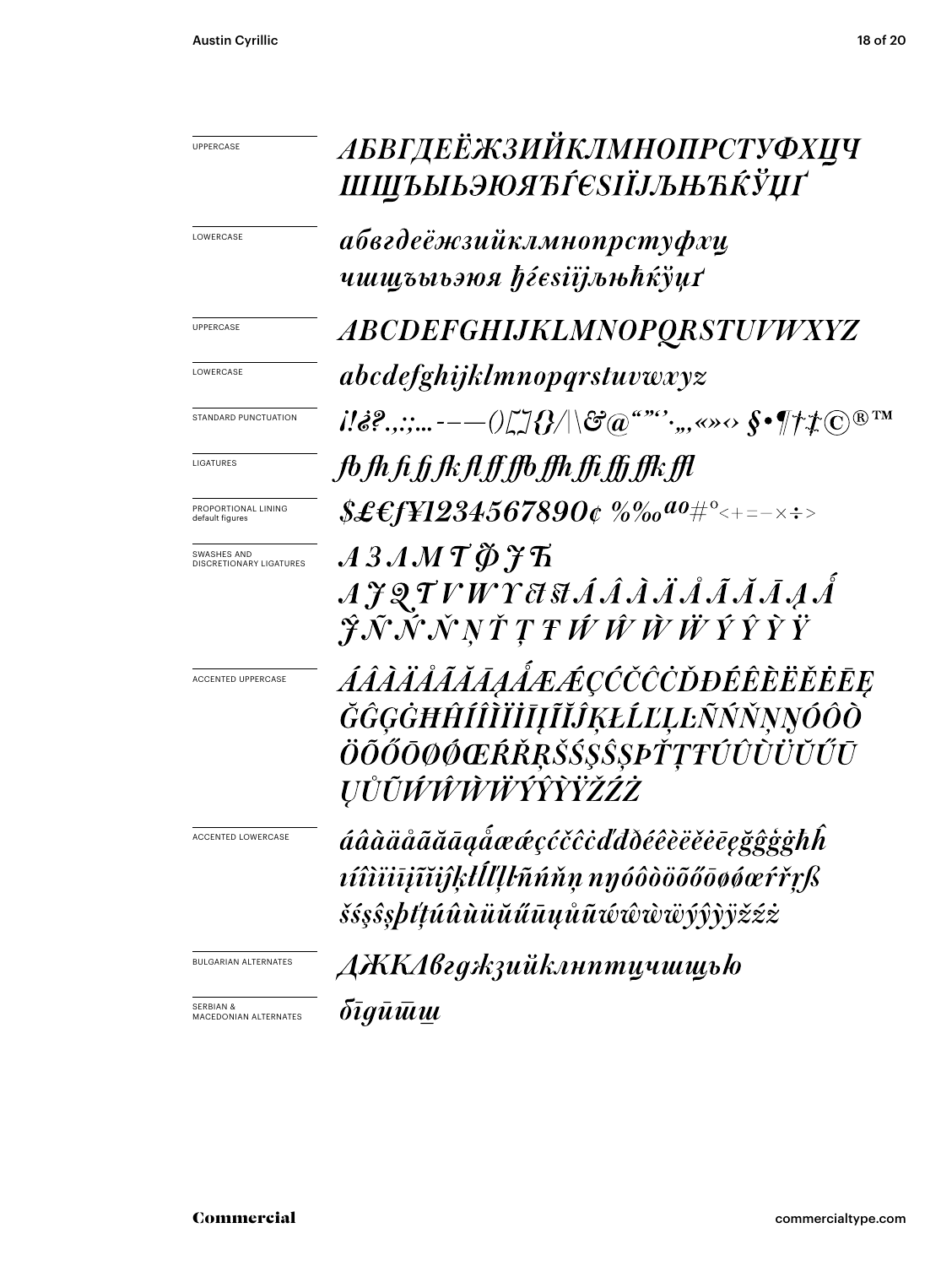**OPENTYPE FEATURES** ROMAN & ITALIC

**DEACTIVATED ACTIVATED** 

**Quits ANTIQUES** Quits ANTIQUES DISCRETIONARY LIGATURES Interactions Haste Interactions Haste  $\overline{\phantom{0}}$   $\overline{\phantom{0}}$   $\overline{\phantom{0}}$   $\overline{\phantom{0}}$   $\overline{\phantom{0}}$   $\overline{\phantom{0}}$   $\overline{\phantom{0}}$   $\overline{\phantom{0}}$   $\overline{\phantom{0}}$   $\overline{\phantom{0}}$   $\overline{\phantom{0}}$   $\overline{\phantom{0}}$   $\overline{\phantom{0}}$   $\overline{\phantom{0}}$   $\overline{\phantom{0}}$   $\overline{\phantom{0}}$   $\overline{\phantom{0}}$   $\overline{\phantom{0}}$   $\overline{\$ PROPORTIONAL LINING  $\pounds374 \pounds409 \pounds285 \pounds374 \pounds409 \pounds285$ 

**OPENTYPE FEATURES** ROMAN ONLY

BULGARIAN ALTERNATES

BULGARIAN ALTERNATES **Кирил чужди до** Други източната  $\overline{\mathbf{S}_{\texttt{SFLUSTIC SET\,OT}}$   $\overline{\mathbf{S}_{\texttt{SFLVIMC}\text{SFLVOL}}}$  Службеној Треба Службеној Треба

£374  $\text{\textsterling}409$  \$285

**DEACTIVATED** ACTIVATED

**DEACTIVATED ACTIVATED** 

Кирил чужди до Други източната

**OPENTYPE FEATURES** ITALIC ONLY

BULGARIAN ALTERNATES language featur

**INSCRETIONARY LIGATURES** *Interactions Basted Interactions Basted* **БРАЗИЯ ФОТОГРАФИЯ ФОТОГРАФИЯ** *Jump ANTIQUES Jump ANTIQUES* <u>*<u>ETYLISTIC SET O1</u></sub>*<br>Serbian/Macedonian alternates **Обрнути српском Обрнуши сриском**</u> *Кирил чужди до Други източната Други източнатаКирил чужди до*